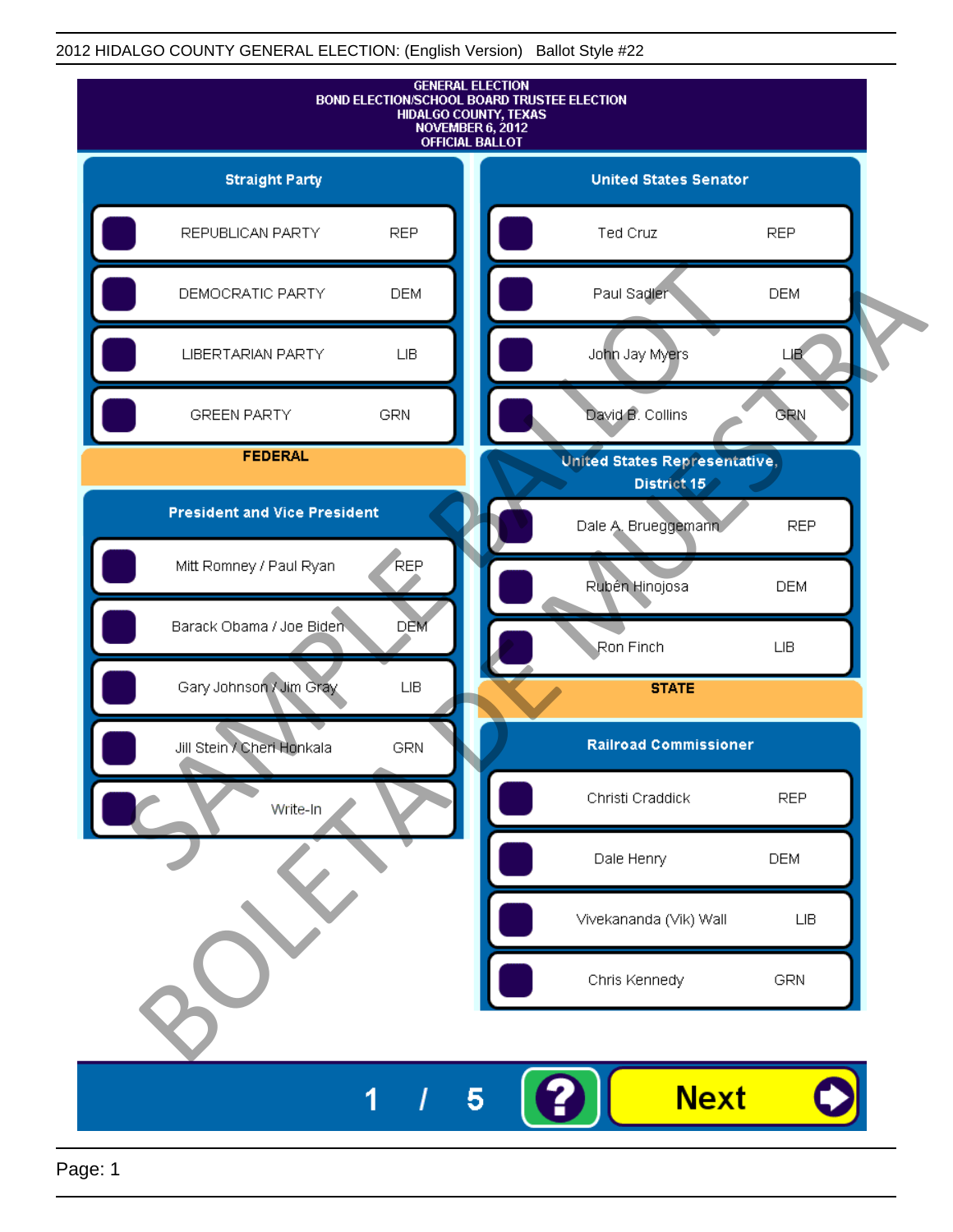

Page: 2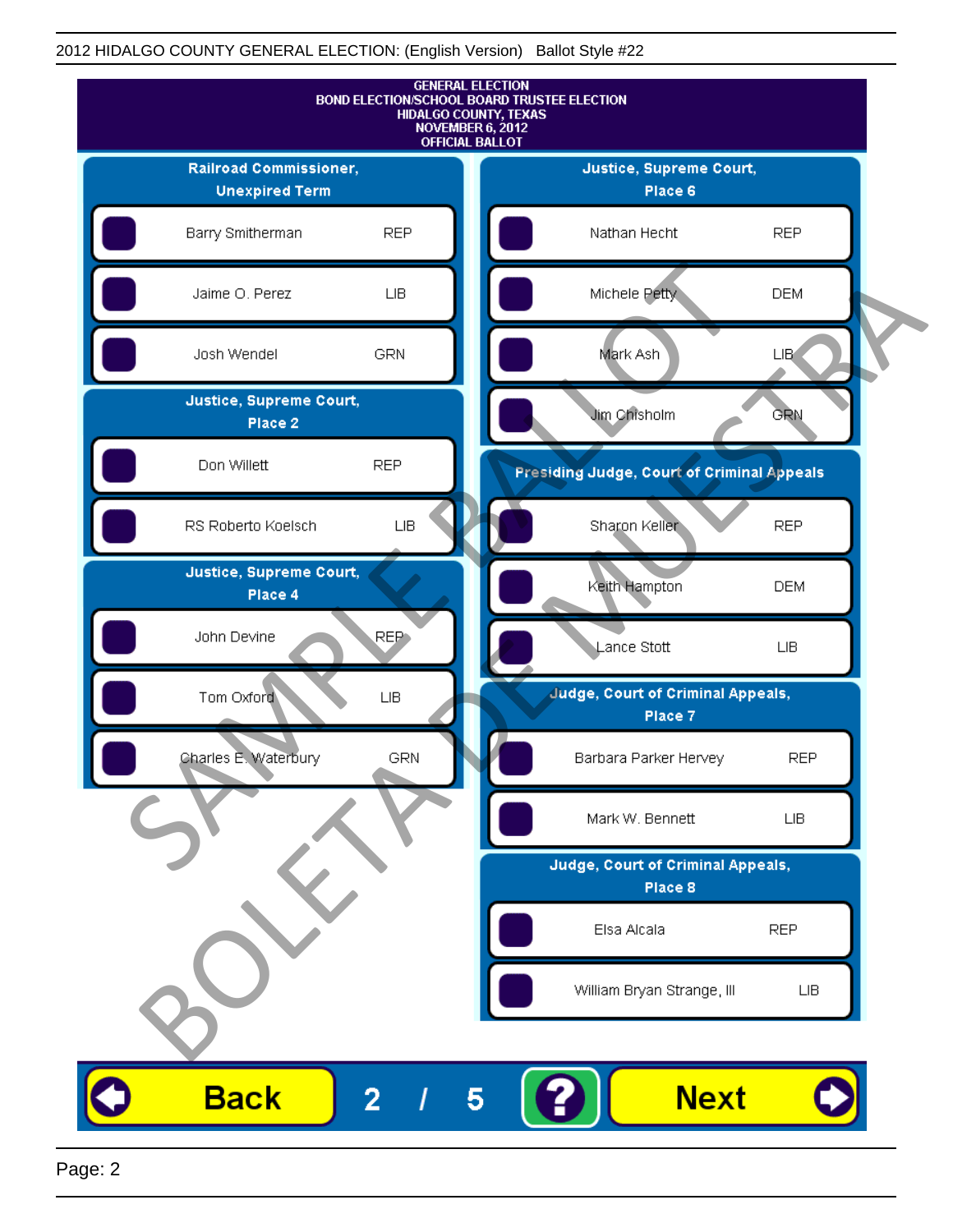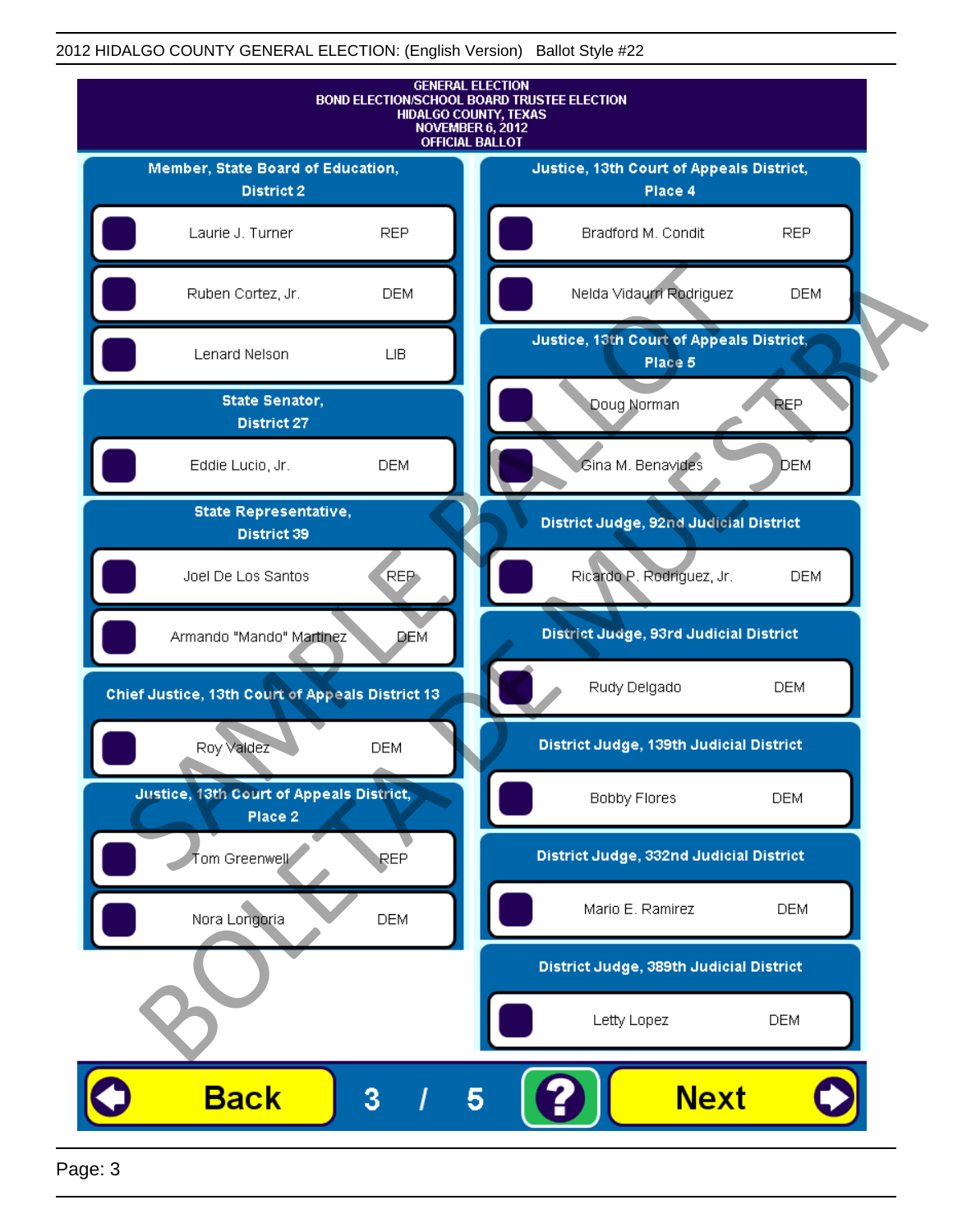![](_page_3_Figure_1.jpeg)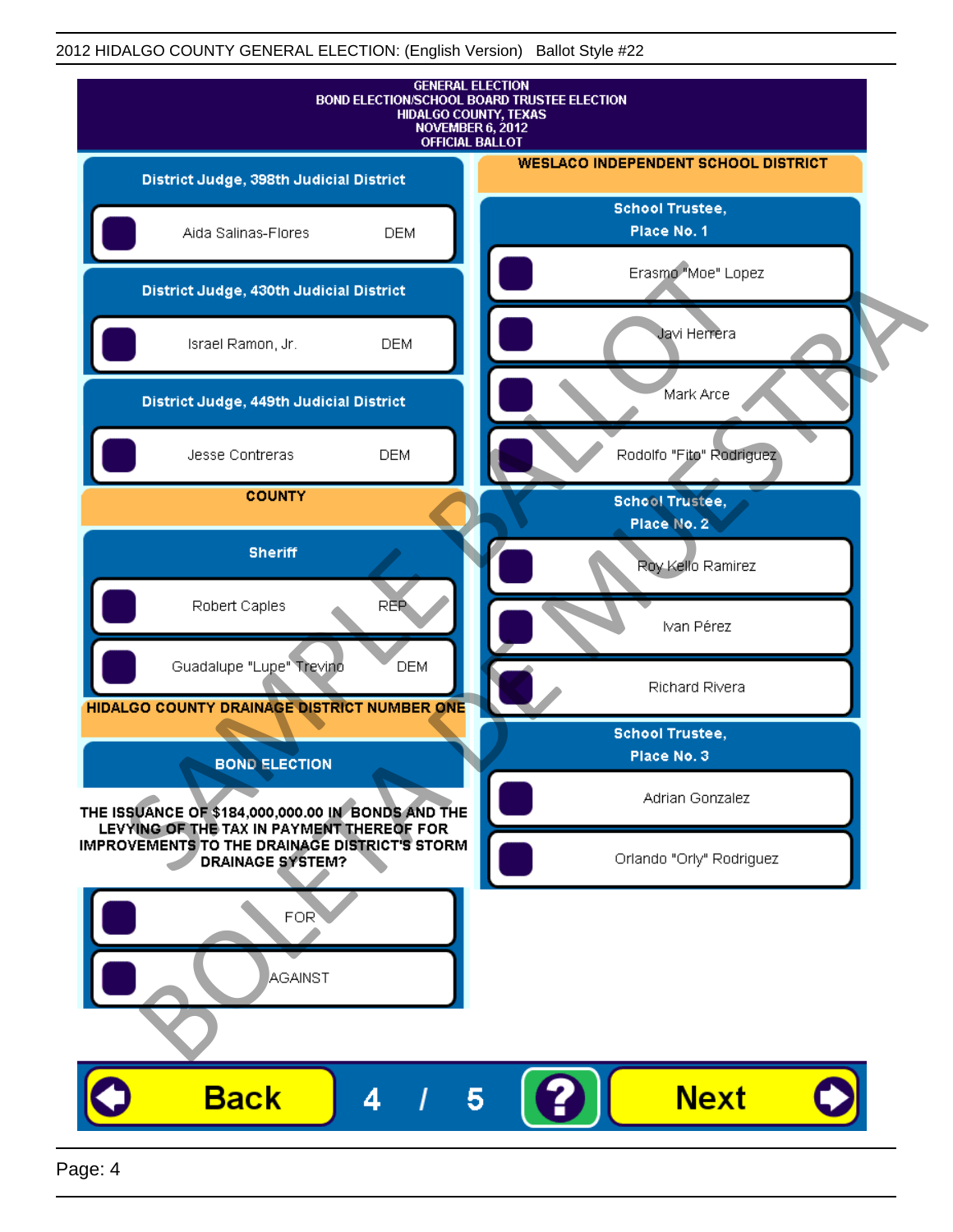## **GENERAL ELECTION** BOND ELECTION/SCHOOL BOARD TRUSTEE ELECTION<br>HIDALGO COUNTY, TEXAS<br>NOVEMBER 6, 2012 **OFFICIAL BALLOT**

Review

#### UNOPPOSED CANDIDATES DECLARED ELECTED

Judge, County Court at Law No. 7 Sergio Valdez (DEM)

County Tax Assessor-Collector

Fall Paul Visitera, Precinct No. 1<br>
County Commissioner, Precinct No. 1<br>
SAC. Cutellar JF: (DEM)<br>
County Commissioner, Precinct No. 2<br>
Ulattice of the Peace, Precinct No. 2 Place 1<br>
Counter M. "Bobby" Contrers (DEM)<br>
Ulatt County Commissioner, Precinct No. 1<br>
Accounts: A County Commissioner, Precinct No. 3<br>
Use of the Peace, Precinct No. 1<br>
Siste of the Peace, Precinct No. 1<br>
There is a control of the County Commission (DEM)<br>
There is a cont

**Back** 

5

5

![](_page_4_Picture_15.jpeg)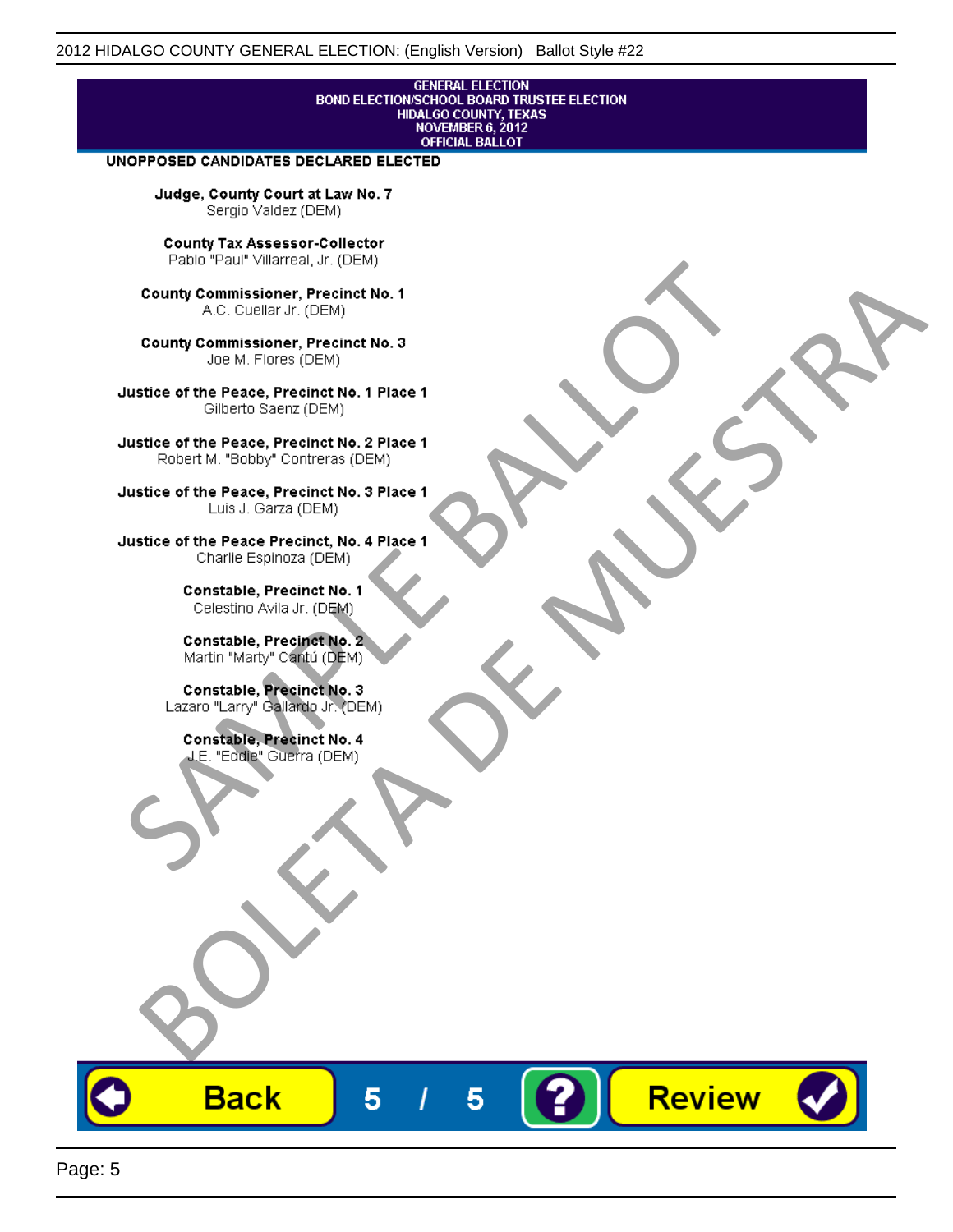# **Summary Ballot Instructions**

Press the candidate name or contest title to return to a contest.

Vote button will light up when

![](_page_5_Figure_4.jpeg)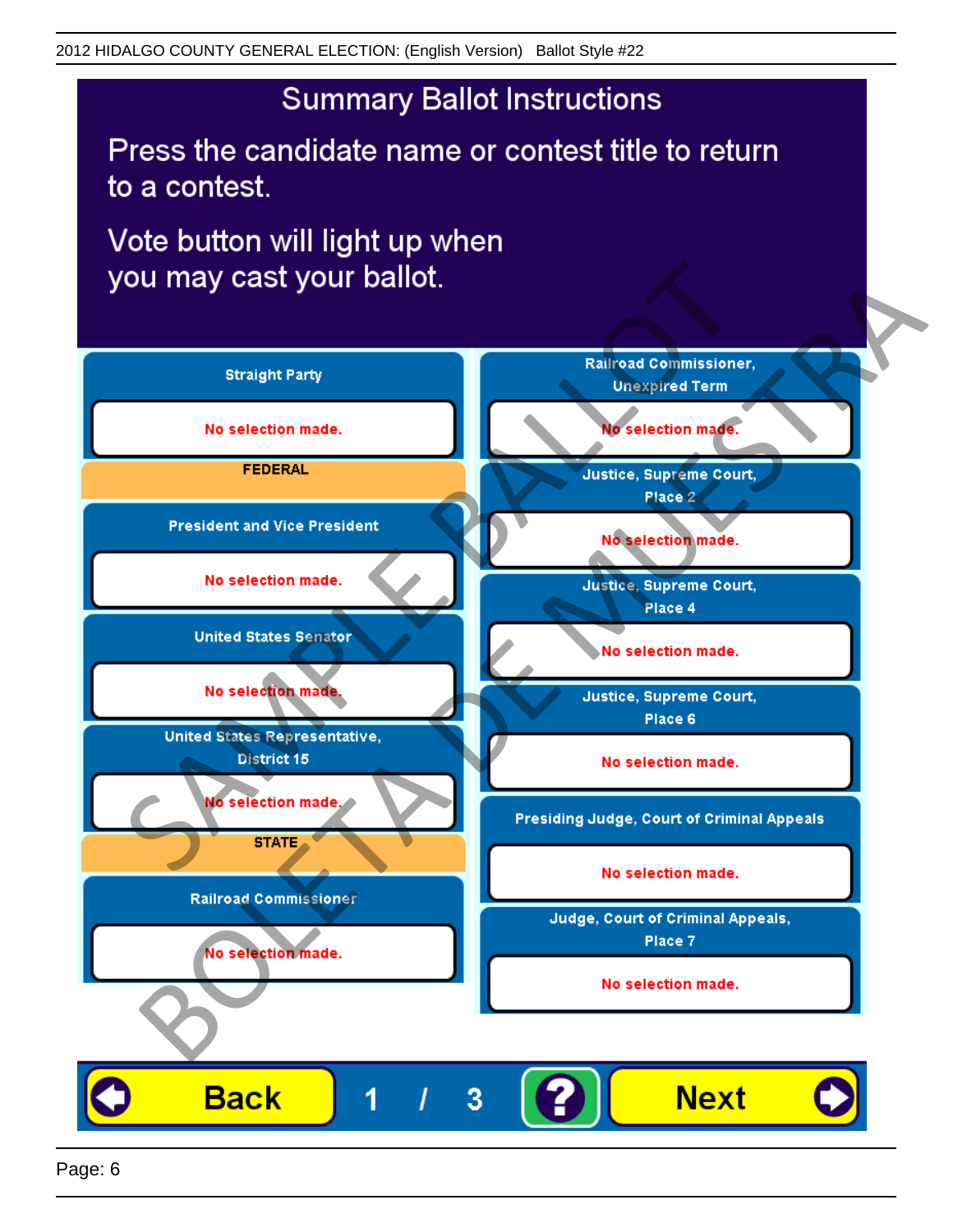# **Summary Ballot Instructions**

Press the candidate name or contest title to return to a contest.

Vote button will light up when

![](_page_6_Figure_4.jpeg)